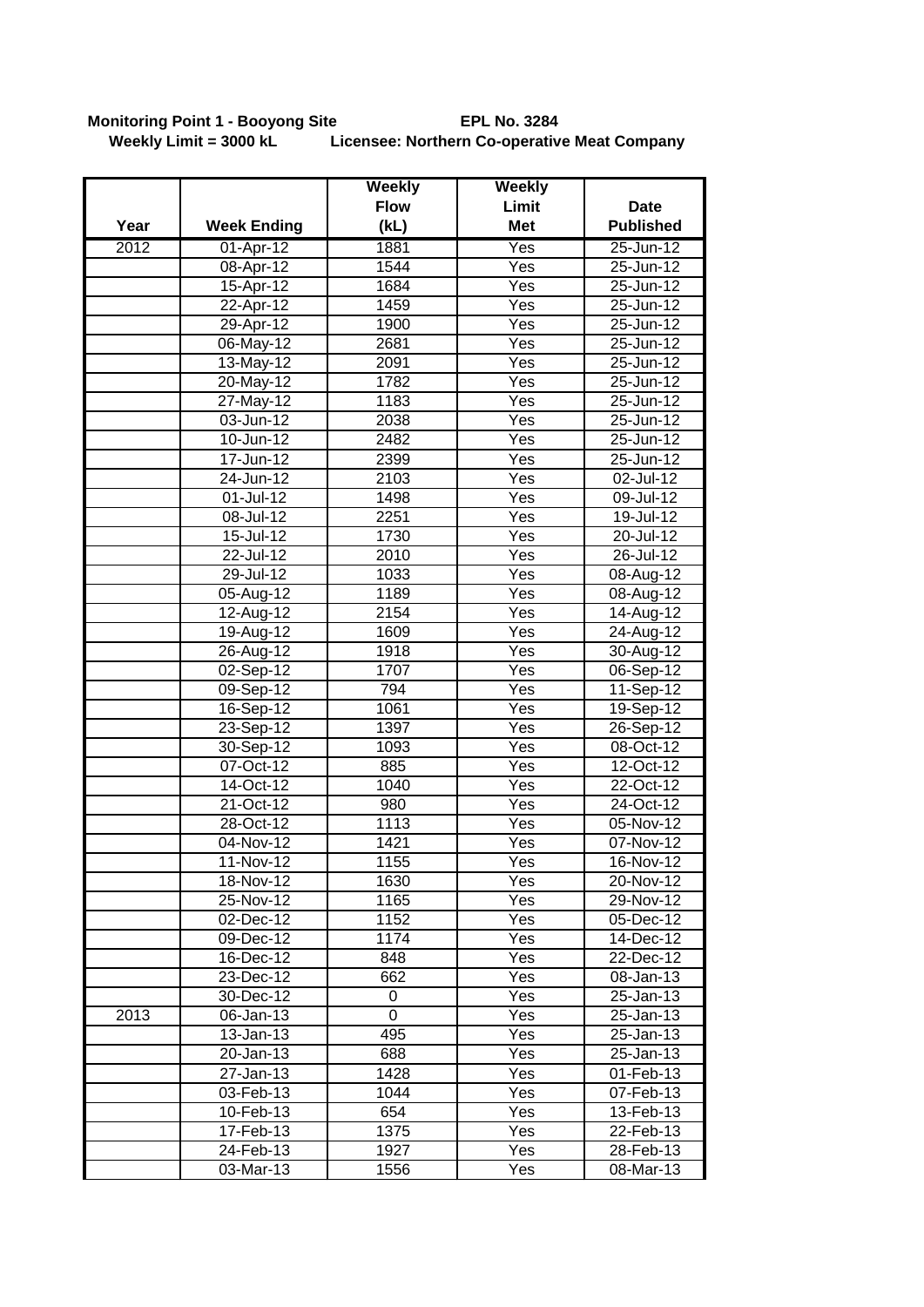|      | 10-Mar-13                  | 2234 | Yes               | 15-Mar-13               |
|------|----------------------------|------|-------------------|-------------------------|
|      | $17-Mar-13$                | 1727 | $\overline{Yes}$  | $22-Mar-13$             |
|      | $24$ -Mar-13               | 788  | Yes               | 05-Apr-13               |
|      | 31-Mar-13                  | 558  | $\overline{Yes}$  | 05-Apr-13               |
|      | 07-Apr-13                  | 1175 | Yes               | $\overline{12}$ -Apr-13 |
|      | 14-Apr-13                  | 1310 | Yes               | $\overline{01}$ -May-13 |
|      | 21-Apr-13                  | 1370 | Yes               | $\overline{01-M}$ ay-13 |
|      | $28 - Apr - 13$            | 1149 | Yes               | $01-May-13$             |
|      | 05-May-13                  | 1474 | Yes               | $10-May-13$             |
|      | 12-May-13                  | 1166 | Yes               | 17-May-13               |
|      | 19-May-13                  | 1159 | Yes               | 31-May-13               |
|      | 26-May-13                  | 1104 | Yes               | 31-May-13               |
|      | 02-Jun-13                  | 1071 | Yes               | $11 - Jun-13$           |
|      | 09-Jun-13                  | 1270 | $\overline{Yes}$  | 14-Jun-13               |
|      | $16 - Jun-13$              | 943  | Yes               | $21 - Jun-13$           |
|      | 23-Jun-13                  | 1378 | Yes               | 28-Jun-13               |
|      | 30-Jun-13                  | 1192 | Yes               | $23 -$ Jul-13           |
|      | 07-Jul-13                  | 1768 | $\overline{Y}$ es | 23-Jul-13               |
|      | 14-Jul-13                  | 764  | <b>Yes</b>        | 23-Jul-13               |
|      | 21-Jul-13                  | 733  | Yes               | 30-Jul-13               |
|      | 28-Jul-13                  | 697  | Yes               | 02-Aug-13               |
|      | 04-Aug-13                  | 1198 | Yes               | 09-Aug-13               |
|      | 11-Aug-13                  | 732  | Yes               | 14-Aug-13               |
|      | 18-Aug-13                  | 1192 | Yes               | 23-Aug-13               |
|      | 25-Aug-13                  | 1168 | Yes               | 30-Aug-13               |
|      | $\overline{01}$ -Sep-13    | 1193 | Yes               | $\overline{05}$ -Sep-13 |
|      | $08-Sep-13$                | 1177 | Yes               | 13-Sep-13               |
|      | 15-Sep-13                  | 1022 | Yes               | 20-Sep-13               |
|      | 22-Sep-13                  | 1010 | Yes               | 27-Sep-13               |
|      | 29-Sep-13                  | 1299 | <b>Yes</b>        | 04-Oct-13               |
|      | $06-Oct-13$                | 969  | Yes               | 11-Oct-13               |
|      | 13-Oct-13                  | 1172 | Yes               | 18-Oct-13               |
|      | 20-Oct-13                  | 1128 | Yes               | 29-Oct-13               |
|      | 27-Oct-13                  | 1132 | Yes               | 07-Nov-13               |
|      | 03-Nov-13                  | 1132 | Yes               | 07-Nov-13               |
|      | $10-Nov-13$                | 1037 | Yes               | 14-Nov-13               |
|      | 17-Nov-13                  | 918  | Yes               | 22-Nov-13               |
|      | 24-Nov-13                  | 1000 | Yes               | 27-Nov-13               |
|      | 01-Dec-13                  | 998  | Yes               | 30-Jan-14               |
|      | 08-Dec-13                  | 1676 | Yes               | $30 - Jan-14$           |
|      | 15-Dec-13                  | 1158 | Yes               | $30 - Jan-14$           |
|      | 22-Dec-13                  | 1041 | Yes               | $30 - Jan-14$           |
|      | 29-Dec-13                  | 0    | Yes               | 30-Jan-14               |
| 2014 | 05-Jan-14                  | 417  | Yes               | 30-Jan-14               |
|      | 12-Jan-14                  | 454  | Yes               | 30-Jan-14               |
|      | 19-Jan-14                  | 1024 | Yes               | 30-Jan-14               |
|      | 26-Jan-14                  | 1124 | Yes               | 30-Jan-14               |
|      | $02$ -Feb- $\overline{14}$ | 1091 | Yes               | 06-Feb-14               |
|      | 09-Feb-14                  | 707  | Yes               | 18-Feb-14               |
|      | 16-Feb-14                  | 1153 | Yes               | 18-Feb-14               |
|      | 23-Feb-14                  | 1121 | Yes               | 11-Mar-14               |
|      | 02-Mar-14                  | 1177 | Yes               | 11-Mar-14               |
|      | 09-Mar-14                  | 1372 | Yes               | 24-Mar-14               |
|      | 16-Mar-14                  | 1091 | Yes               | 24-Mar-14               |
|      | 23-Mar-14                  | 1048 | Yes               | 11-Apr-14               |
|      | 30-Mar-14                  | 1114 | Yes               | 11-Apr-14               |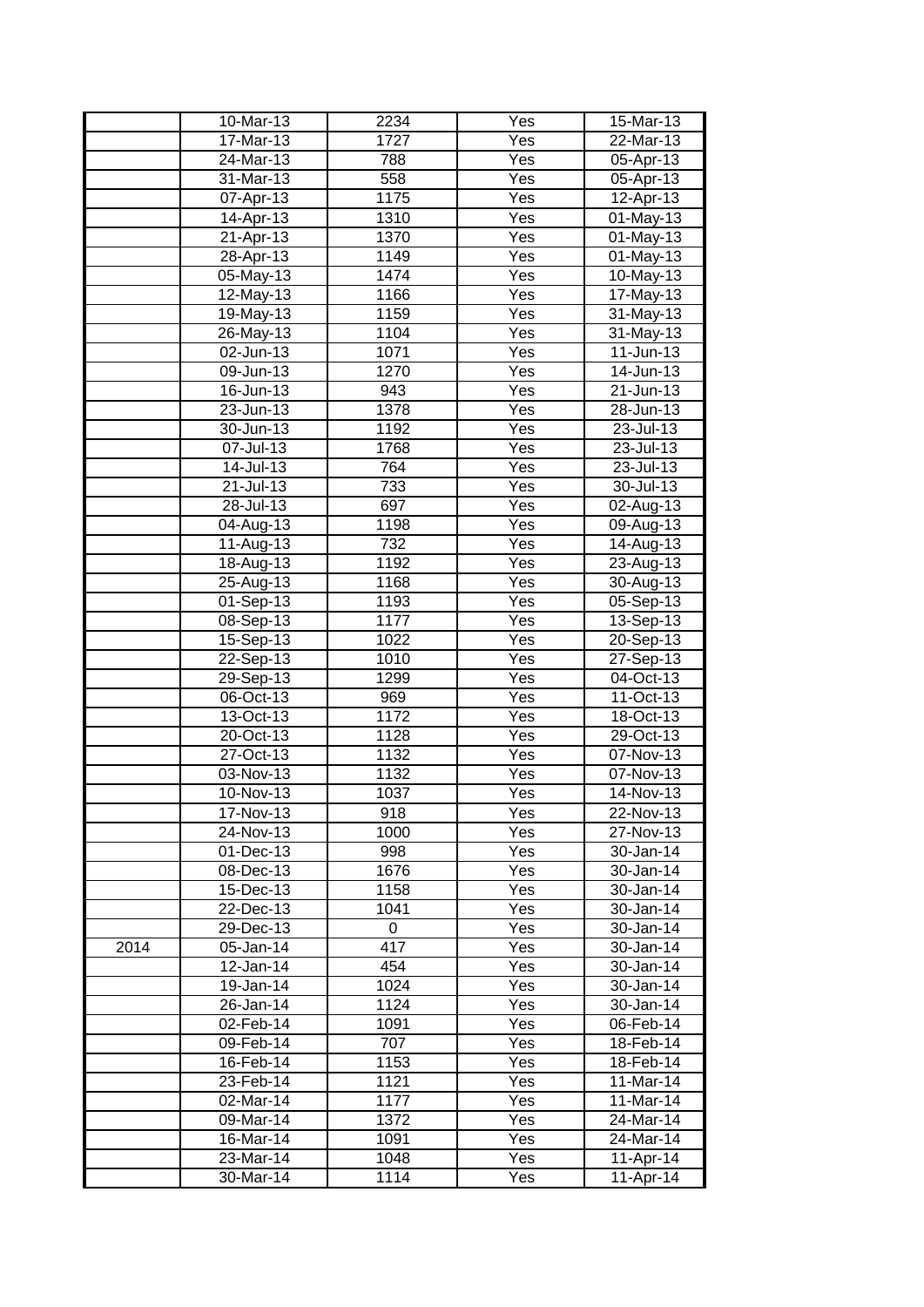|      | 06-Apr-14                            | 1799             | Yes               | $16 - Apr - 14$         |
|------|--------------------------------------|------------------|-------------------|-------------------------|
|      | $13 - Apr - 14$                      | 1445             | Yes               | $16 - Apr - 14$         |
|      | 20-Apr-14                            | 1801             | Yes               | 30-Apr-14               |
|      | $27 - Apr - 14$                      | $\overline{527}$ | $\overline{Y}$ es | $07 - May-14$           |
|      | $\overline{04}$ -May-14              | 919              | Yes               | $15-May-14$             |
|      | $11$ -May-14                         | 959              | Yes               | $15-May-14$             |
|      | 18-May-14                            | 1193             | Yes               | $22 - Apr - 14$         |
|      | 25-May-14                            | 1175             | $\overline{Y}$ es | 06-Jun-14               |
|      | $01$ -Jun-14                         | 1128             | Yes               | $12 - Jun-14$           |
|      | 08-Jun-14                            | 1088             | Yes               | 12-Jun-14               |
|      | $15 - Jun-14$                        | 1011             | Yes               | $23 - Jun-14$           |
|      | $22 - Jun-14$                        | 1398             | Yes               | $27 - Jun-14$           |
|      | 29-Jun-14                            | 970              | Yes               | 10-Jul-14               |
|      | 06-Jul-14                            | 1181             | $\overline{Yes}$  | 22-Jul-14               |
|      | $13 -$ Jul-14                        | 1116             | Yes               | $22$ -Jul-14            |
|      | 20-Jul-14                            | 1176             | Yes               | 22-Jul-14               |
|      | 27-Jul-14                            | 1042             | Yes               | $\overline{05}$ -Aug-14 |
|      | $\overline{03}$ -Aug-14              | 1065             | Yes               | $\overline{07}$ -Aug-14 |
|      | $10 - Aug-14$                        | 789              | <b>Yes</b>        | $15$ -Aug-14            |
|      |                                      | 1048             | Yes               |                         |
|      | 17-Aug-14                            | 1181             | Yes               | 28-Aug-14               |
|      | 24-Aug-14                            | 1649             | Yes               | 28-Aug-14               |
|      | 31-Aug-14                            | 1332             | Yes               | 04-Sep-14               |
|      | $\overline{0}$ 7-Sep-14              | 1268             |                   | 12-Sep-14               |
|      | 14-Sep-14                            |                  | Yes               | 30-Sep-14               |
|      | 21-Sep-14                            | 1194             | Yes               | 30-Sep-14               |
|      | $28-Sep-14$                          | 1197             | Yes               | $30-Sep-14$             |
|      | 05-Oct-14                            | 1166             | Yes               | 10-Oct-14               |
|      | 12-Oct-14                            | 925              | Yes               | 21-Oct-14               |
|      | 19-Oct-14                            | 1098             | Yes               | 21-Oct-14               |
|      | 26-Oct-14                            | 1245             | <b>Yes</b>        | 04-Nov-14<br>20-Nov-14  |
|      | 02-Nov-14<br>09-Nov-14               | 1162<br>1212     | Yes<br>Yes        | 20-Nov-14               |
|      | $16 - Nov-14$                        | 1032             | Yes               | $20 - Nov-14$           |
|      | $23-Nov-14$                          | 1112             | Yes               | $02$ -Dec-14            |
|      | 30-Nov-14                            | 1328             | Yes               | $04 - Dec-14$           |
|      | $07 - Dec-14$                        |                  |                   | 17-Dec-14               |
|      |                                      | 1202             | Yes               |                         |
|      | 14-Dec-14                            | 1306             | Yes               | 19-Dec-14               |
|      | 21-Dec-14                            | 1180             | Yes               | 30-Dec-14               |
| 2015 | 28-Dec-14<br>$\overline{04}$ -Jan-15 | 440<br>782       | Yes               | 12-Jan-15               |
|      | $11-Jan-15$                          | 0                | Yes               | 12-Jan-15<br>12-Jan-15  |
|      | 18-Jan-15                            | 130              | Yes<br>Yes        | 30-Jan-15               |
|      | 25-Jan-15                            | 838              | Yes               | 30-Jan-15               |
|      | 01-Feb-15                            | 789              | Yes               | 25-Feb-15               |
|      | 08-Feb-15                            | 971              | Yes               | 25-Feb-15               |
|      | 15-Feb-15                            | 1220             | Yes               | 25-Feb-15               |
|      |                                      | 1372.5           |                   |                         |
|      | 22-Feb-15<br>$\overline{01-M}$ ar-15 | 1305             | Yes<br>Yes        | 25-Feb-15<br>30-Mar-15  |
|      | $08-Mar-15$                          | 1251             | Yes               | 30-Mar-15               |
|      | 15-Mar-15                            | 978              | Yes               | 30-Mar-15               |
|      | 22-Mar-15                            |                  |                   | $30$ -Mar-15            |
|      | 29-Mar-15                            | 1242<br>1076     | Yes<br>Yes        | 30-Mar-15               |
|      | 05-Apr-15                            | 1215             | Yes               | 16-Apr-15               |
|      | 12-Apr-15                            |                  | Yes               | 16-Apr-15               |
|      | 19-Apr-15                            | 1401<br>1189     | Yes               | 30-Apr-15               |
|      | 26-Apr-15                            | 1172             | Yes               | 30-Apr-15               |
|      |                                      |                  |                   |                         |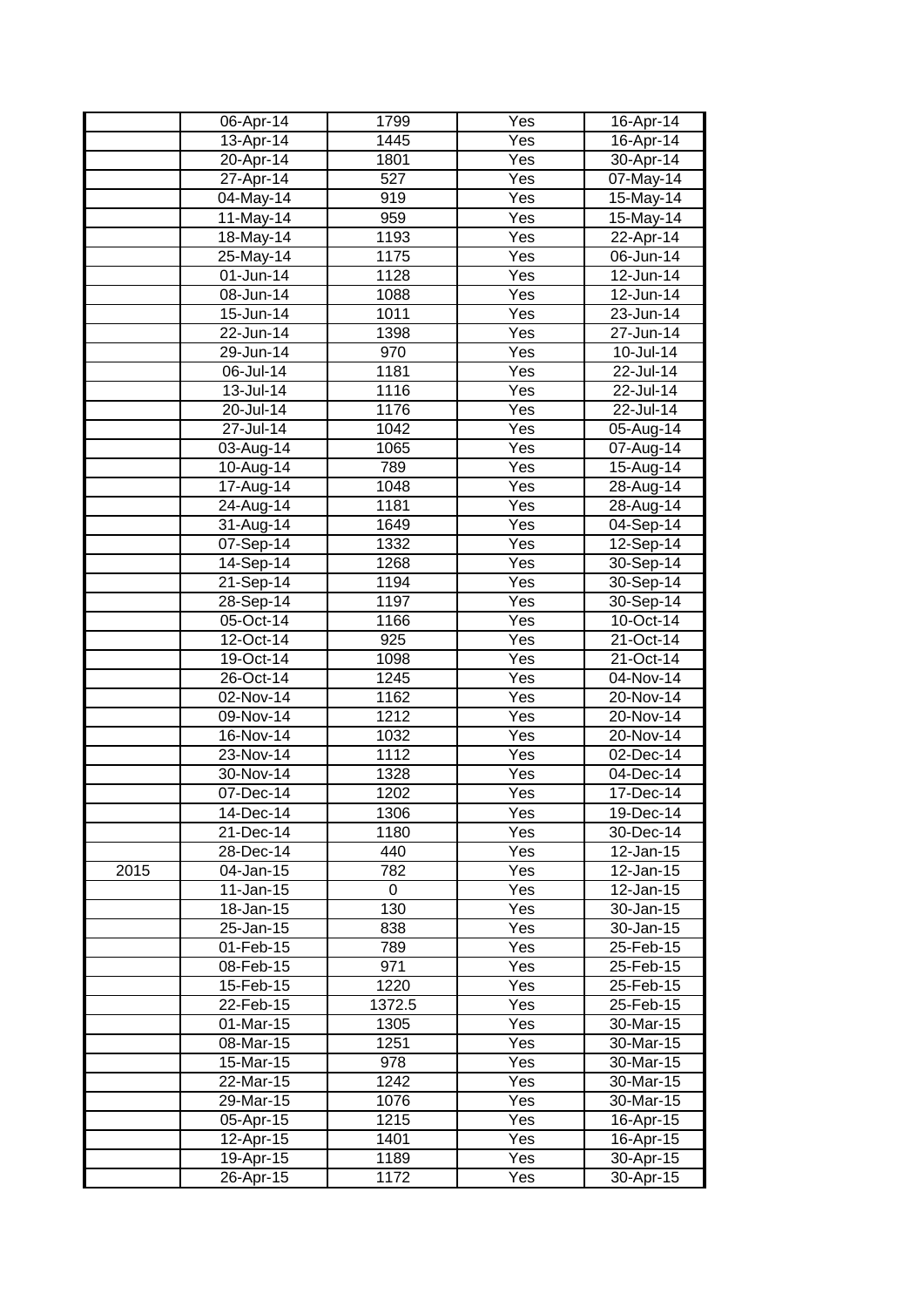|      | $03-May-15$                | 1543             | Yes               | $13-May-15$             |
|------|----------------------------|------------------|-------------------|-------------------------|
|      | $10-May-15$                | 1143             | $\overline{Yes}$  | $13-May-15$             |
|      | $17-May-15$                | 1192             | Yes               | $27$ -May-15            |
|      | $24$ -May-15               | 1039             | $\overline{Yes}$  | $27 - May-15$           |
|      | $31-May-15$                | 1182             | Yes               | 15-Jun-15               |
|      | 07-Jun-15                  | 1015             | Yes               | 15-Jun-15               |
|      | $14$ -Jun-15               | 497              | Yes               | $15 - Jun-15$           |
|      | $21$ -Jun-15               | 772              | $\overline{Y}$ es | $29 - Jun-15$           |
|      | $28 - Jun-15$              | 1318             | Yes               | $29 - Jun-15$           |
|      | 05-Jul-15                  | 1429             | Yes               | 13-Jul-15               |
|      | 12-Jul-15                  | 1034             | Yes               | $13 -$ Jul-15           |
|      | $19 -$ Jul-15              | 1534             | Yes               | $27 -$ Jul-15           |
|      | 26-Jul-15                  | 1693             | Yes               | 27-Jul-15               |
|      | $\overline{02}$ -Aug-15    | 616              | Yes               | 10-Aug-15               |
|      | 09-Aug-15                  | 938              | Yes               | 10-Aug-15               |
|      | 16-Aug-15                  | 1036             | Yes               | 31-Aug-15               |
|      | 23-Aug-15                  | 746              | Yes               | $31 - Aug-15$           |
|      | $30 - Aug-15$              | 1416             | Yes               | $31 - Aug-15$           |
|      | $06 - Sep-15$              | 1119             | Yes               | $14-Sep-15$             |
|      | 13-Sep-15                  | 1123             | Yes               | $\overline{14}$ -Sep-15 |
|      | $20-$ Sep-15               | 1182             | Yes               | $28-Sep-15$             |
|      | $27-Sep-15$                | 1382             | Yes               | 05-Nov-15               |
|      | 04-Oct-15                  | 662              | Yes               | 05-Nov-15               |
|      | 11-Oct-15                  | 379              | <b>Yes</b>        | $\overline{05}$ -Nov-15 |
|      | 18-Oct-15                  | 191              | Yes               | $\overline{05}$ -Nov-15 |
|      | 25-Oct-15                  | 537              | Yes               | 05-Nov-15               |
|      | 01-Nov-15                  | $\overline{726}$ | Yes               | 05-Nov-15               |
|      | 08-Nov-15                  | 736              | Yes               | 09-Dec-15               |
|      | 15-Nov-15                  | 621              | Yes               | 09-Dec-15               |
|      | 22-Nov-15                  | 856              | Yes               | 09-Dec-15               |
|      | 29-Nov-15                  | $\overline{871}$ | Yes               | 09-Dec-15               |
|      | $06$ -Dec- $\overline{15}$ | 1282             | Yes               | 09-Dec-15               |
|      | $13 - Dec - 15$            | 737              | Yes               | $13 - Jan-16$           |
|      | 20-Dec-15                  | 1082             | Yes               | $13 - Jan-16$           |
|      | $27 - Dec-15$              | 1576             | Yes               | $13 - Jan-16$           |
| 2016 | 03-Jan-16                  | 1286             | Yes               | $13 - Jan-16$           |
|      | 10-Jan-16                  | 1063             | Yes               | 13-Jan-16               |
|      | 17-Jan-16                  | 1828             | Yes               | 18-Feb-16               |
|      | 24-Jan-16                  | 1345             | Yes               | 18-Feb-16               |
|      | 31-Jan-16                  | 1325             | $\overline{Yes}$  | 18-Feb-16               |
|      | 07-Feb-16                  | 1239             | Yes               | 18-Feb-16               |
|      | 14-Feb-16                  | 1926             | Yes               | 18-Feb-16               |
|      | 21-Feb-16                  | 882              | Yes               | 15-Mar-16               |
|      | 28-Feb-16                  | 1185             | Yes               | 15-Mar-16               |
|      | 06-Mar-16                  | 1936             | Yes               | 15-Mar-16               |
|      | 13-Mar-16                  | 1911             | Yes               | 15-Mar-16               |
|      | 20-Mar-16                  | 2326             | Yes               | 14-Apr-16               |
|      | 27-Mar-16                  | 1543             | Yes               | 14-Apr-16               |
|      | 03-Apr-16                  | 1163             | Yes               | 14-Apr-16               |
|      | $10-Apr-16$                | 1224             | Yes               | 14-Apr-16               |
|      | 17-Apr-16                  | 1114             | Yes               | $12-May-16$             |
|      | 24-Apr-16                  | 1080             | Yes               | 12-May-16               |
|      | 01-May-16                  | 832              | Yes               | 12-May-16               |
|      | 08-May-16                  | 1160             | Yes               | 12-May-16               |
|      | 15-May-16                  | 1323             | Yes               | 15-Jun-16               |
|      | 22-May-16                  | 1120             | Yes               | 15-Jun-16               |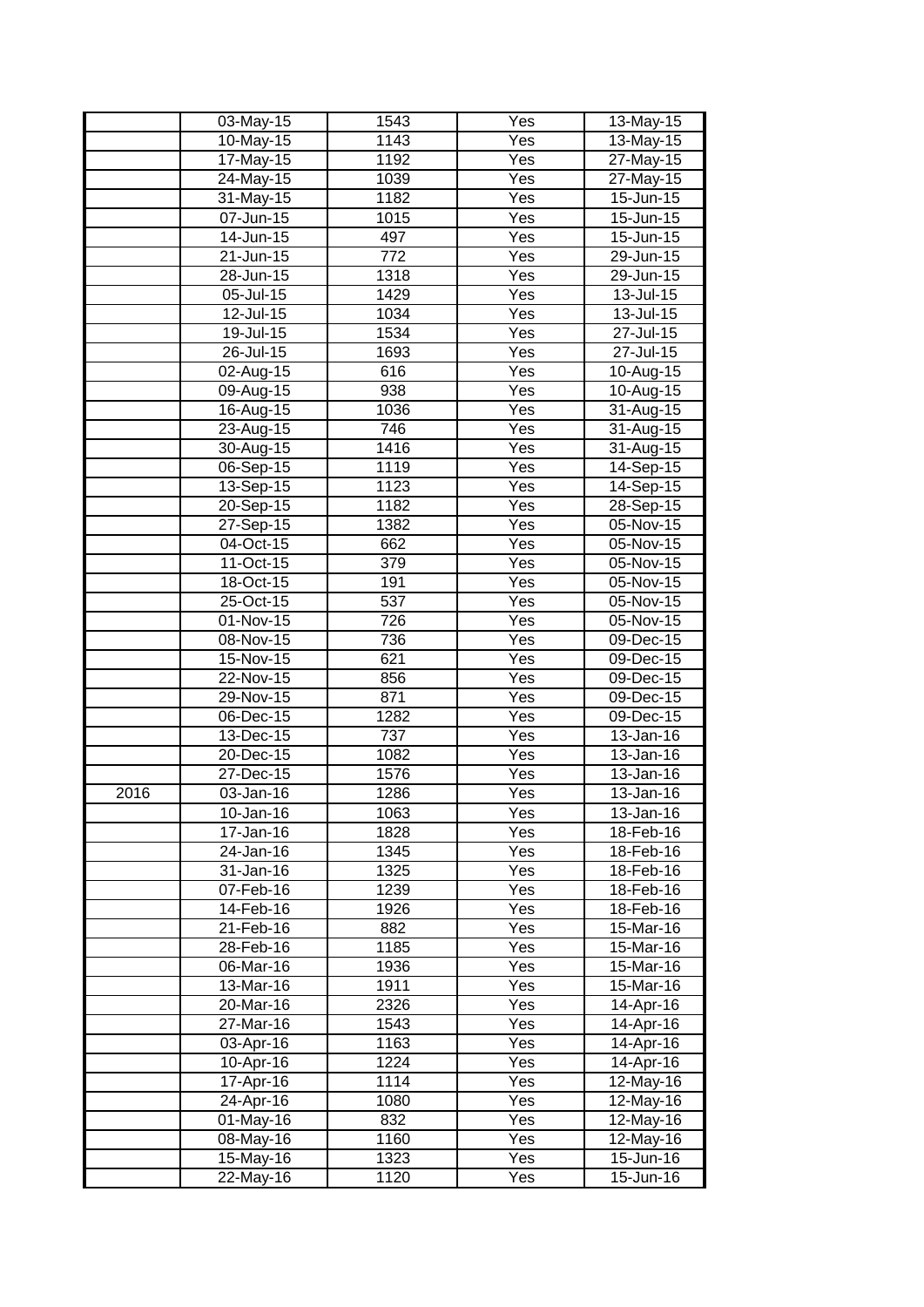|      | 29-May-16     | 1180             | $\overline{Yes}$  | $15 - Jun-16$           |
|------|---------------|------------------|-------------------|-------------------------|
|      | 05-Jun-16     | 1188             | $\overline{Yes}$  | 15-Jun-16               |
|      | $12 - Jun-16$ | 1587             | $\overline{Yes}$  | 07-Jul-16               |
|      | 19-Jun-16     | 1166             | Yes               | 07-Jul-16               |
|      | 26-Jun-16     | 1244             | Yes               | 07-Jul-16               |
|      | 03-Jul-16     | 1553             | Yes               | 07-Jul-16               |
|      | $10 -$ Jul-16 | 849              | Yes               | 08-Aug-16               |
|      | 17-Jul-16     | 1272             | $\overline{Yes}$  | $\overline{08}$ -Aug-16 |
|      | 24-Jul-16     | 1330             | Yes               | 08-Aug-16               |
|      | 31-Jul-16     | 1229             | Yes               | 08-Aug-16               |
|      | 07-Aug-16     | 1453             | $\overline{Yes}$  | 14-Sep-16               |
|      | 14-Aug-16     | 1229             | $\overline{Y}$ es | $14-Sep-16$             |
|      | 21-Aug-16     | 1222             | Yes               | 14-Sep-16               |
|      | $28$ -Aug-16  | 1614             | $\overline{Y}$ es | $14-Sep-16$             |
|      | 04-Sep-16     | 1380             | $\overline{Yes}$  | $16$ -Mar-17            |
|      | 11-Sep-16     | 1103             | Yes               | 16-Mar-17               |
|      | $18-$ Sep-16  | 1229             | Yes               | 16-Mar-17               |
|      | $25-Sep-16$   | 1061             | Yes               | 16-Mar-17               |
|      | 02-Oct-16     | 841              | Yes               | 16-Mar-17               |
|      | 09-Oct-16     | 988              | Yes               | 16-Mar-17               |
|      | 16-Oct-16     | 930              | Yes               | 16-Mar-17               |
|      | 23-Oct-16     | 307              | Yes               | $16$ -Mar-17            |
|      | 30-Oct-16     | 1341             | Yes               | 16-Mar-17               |
|      | 06-Nov-16     | 658              | Yes               | 16-Mar-17               |
|      | 13-Nov-16     | 1506             | Yes               | 16-Mar-17               |
|      | 20-Nov-16     | 1733             | Yes               | 16-Mar-17               |
|      | 27-Nov-16     | 1193             | Yes               | 16-Mar-17               |
|      | 04-Dec-16     | 1201             | Yes               | $16$ -Mar-17            |
|      | 11-Dec-16     | 1585             | Yes               | $16$ -Mar-17            |
|      | 18-Dec-16     | 1367             | <b>Yes</b>        | $16$ -Mar-17            |
|      | 25-Dec-16     | 1327             | Yes               | 16-Mar-17               |
| 2017 | 01-Jan-17     | 816              | $\overline{Y}$ es | 16-Mar-17               |
|      | 08-Jan-17     | 1209             | Yes               | 16-Mar-17               |
|      | $15 - Jan-17$ | 1766             | Yes               | 16-Mar-17               |
|      | $22$ -Jan-17  | 1475             | $\overline{Yes}$  | 16-Mar-17               |
|      | 29-Jan-17     | $\overline{970}$ | Yes               | 16-Mar-17               |
|      | 05-Feb-17     | 1735             | Yes               | 16-Mar-17               |
|      | 12-Feb-17     | 1701             | Yes               | 16-Mar-17               |
|      | 19-Feb-17     | 1992             | Yes               | 16-Mar-17               |
|      | 26-Feb-17     | 2249             | Yes               | 16-Mar-17               |
|      | 05-Mar-17     | 862              | Yes               | 16-Mar-17               |
|      | 12-Mar-17     | 1952             | Yes               | 16-Mar-17               |
|      | 19-Mar-17     | 2384             | Yes               | 16-Mar-17               |
|      | 26-Mar-17     | 1568             | Yes               | 16-Mar-17               |
|      | 02-Apr-17     | 1723             | Yes               | 24-Apr-17               |
|      | 09-Apr-17     | 1886             | Yes               | 24-Apr-17               |
|      | 16-Apr-17     | 1126             | Yes               | 24-Apr-17               |
|      | 23-Apr-17     | 1235             | Yes               | 02-May-17               |
|      | 30-Apr-17     | 2131             | Yes               | 09-May-17               |
|      | 07-May-17     | 2010             | Yes               | $19-May-17$             |
|      | 14-May-17     | 2068             | Yes               | 19-May-17               |
|      | 21-May-17     | 2071             | Yes               | 29-May-17               |
|      | $28$ -May-17  | 2110             | Yes               | 05-Jun-17               |
|      | 04-Jun-17     | 2189             | Yes               | 05-Jun-17               |
|      | 11-Jun-17     | 1638             | Yes               | 20-Jun-17               |
|      | 18-Jun-17     | 1290             | Yes               | 24-Jul-17               |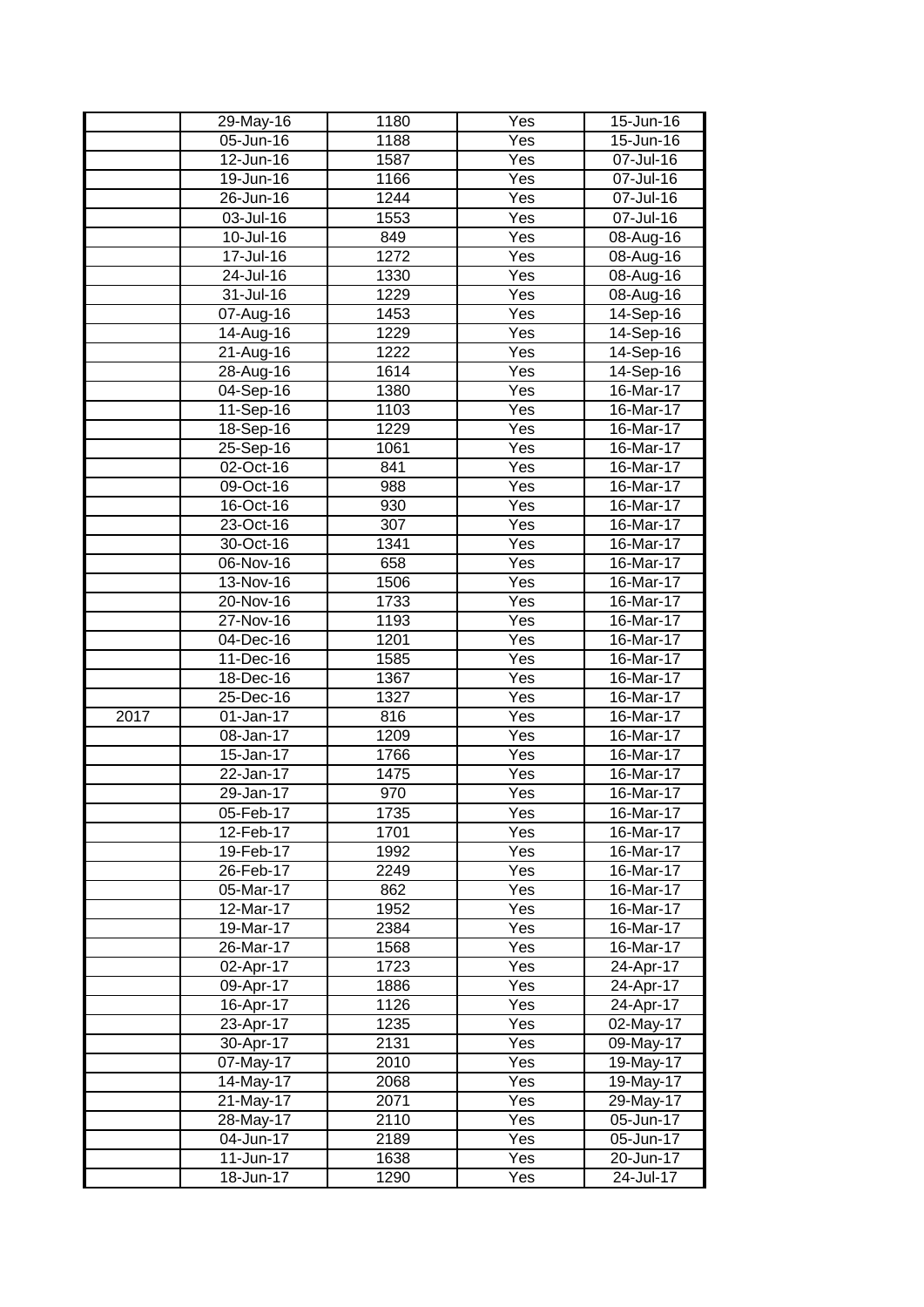|      | 25-Jun-17               | 679  | Yes               | 24-Jul-17                  |
|------|-------------------------|------|-------------------|----------------------------|
|      | 02-Jul-17               | 533  | Yes               | 24-Jul-17                  |
|      | 09-Jul-17               | 1480 | Yes               | 24-Jul-17                  |
|      | 16-Jul-17               | 1345 | Yes               | 24-Jul-17                  |
|      | 23-Jul-17               | 1082 | Yes               | 14-Aug-17                  |
|      | 30-Jul-17               | 1459 | Yes               | $14$ -Aug-17               |
|      | $\overline{06}$ -Aug-17 | 2099 | Yes               | $\overline{14}$ -Aug-17    |
|      | $\overline{13}$ -Aug-17 | 1740 | Yes               | $22$ -Aug-17               |
|      | 20-Aug-17               | 1218 | Yes               | 22-Aug-17                  |
|      | 27-Aug-17               | 1039 | $\overline{Y}$ es | $29$ -Aug-17               |
|      | 03-Sep-17               | 1870 | Yes               | 05-Sep-17                  |
|      | 10-Sep-17               | 1519 | Yes               | 11-Sep-17                  |
|      | 17-Sep-17               | 1976 | Yes               | 25-Sep-17                  |
|      | $24$ -Sep-17            | 1557 | Yes               | $25-$ Sep-17               |
|      | 01-Oct-17               | 1184 | $\overline{Y}$ es | 03-Oct-17                  |
|      | 08-Oct-17               | 1168 | Yes               | 09-Oct-17                  |
|      | 15-Oct-17               | 1456 | Yes               | 23-Oct-17                  |
|      | 22-Oct-17               | 1295 | Yes               | 31-Oct-17                  |
|      | 29-Oct-17               | 1605 | Yes               | 13-Nov-17                  |
|      | 05-Nov-17               | 1373 | Yes               | 13-Nov-17                  |
|      | 12-Nov-17               | 1520 | Yes               | 20-Nov-17                  |
|      | 19-Nov-17               | 1308 | Yes               | 05-Dec-17                  |
|      | 26-Nov-17               | 1748 | Yes               | 05-Dec-17                  |
|      | 03-Dec-17               | 1526 | Yes               | 11-Dec-17                  |
|      | 10-Dec-17               | 2623 | Yes               | 18-Dec-17                  |
|      | 17-Dec-17               | 1906 | Yes               | 02-Jan-18                  |
|      | 24-Dec-17               | 1665 | Yes               | 02-Jan-18                  |
|      | 31-Dec-17               | 1293 | Yes               | 08-Jan-18                  |
| 2018 | 07-Jan-18               | 2016 | Yes               | 15-Jan-18                  |
|      | 14-Jan-18               | 2282 | Yes               | 22-Jan-18                  |
|      | 21-Jan-18               | 2219 | Yes               | $12 - \overline{Feb-18}$   |
|      | $28 - Jan-18$           | 1496 | $\overline{Y}$ es | $12 - \overline{F}eb - 18$ |
|      | 04-Feb-18               | 1352 | $\overline{Yes}$  | $12 - \overline{F}eb - 18$ |
|      | 11-Feb-18               | 1588 | Yes               | 19-Feb-18                  |
|      | 18-Feb-18               | 1100 | Yes               | 26-Feb-18                  |
|      | 25-Feb-18               | 2030 | $\overline{Y}$ es | 19-Mar-18                  |
|      | 04-Mar-18               | 2183 | Yes               | 19-Mar-18                  |
|      | 11-Mar-18               | 1784 | Yes               | 23-Apr-18                  |
|      | 18-Mar-18               | 1567 | Yes               | 23-Apr-18                  |
|      | 25-Mar-18               | 2005 | Yes               | 23-Apr-18                  |
|      | $\overline{01}$ -Apr-18 | 1604 | Yes               | $23-Apr-18$                |
|      | 08-Apr-18               | 1514 | Yes               | 23-Apr-18                  |
|      | 15-Apr-18               | 2237 | Yes               | 23-Apr-18                  |
|      | 22-Apr-18               | 1530 | Yes               | 30-Apr-18                  |
|      | 29-Apr-18               | 1419 | Yes               | 07-May-18                  |
|      | 06-May-18               | 1544 | Yes               | 16-May-18                  |
|      | $13-May-18$             | 1488 | Yes               | 21-May-18                  |
|      | 20-May-18               | 1273 | <b>Yes</b>        | 28-May-18                  |
|      | $27 - May-18$           | 1493 | Yes               | 12-Jun-18                  |
|      | $03 - Jun-18$           | 1137 | Yes               | 18-Jun-18                  |
|      | 10-Jun-18               | 562  | Yes               | 02-Jul-18                  |
|      | 17-Jun-18               | 1110 | Yes               | 02-Jul-18                  |
|      | 24-Jun-18               | 1144 | Yes               | 02-Jul-18                  |
|      | 01-Jul-18               | 1133 | Yes               | 17-Jul-18                  |
|      | 08-Jul-18               | 1356 | Yes               | 17-Jul-18                  |
|      | $15 -$ Jul-18           | 1478 | Yes               | $\overline{17}$ -Jul-18    |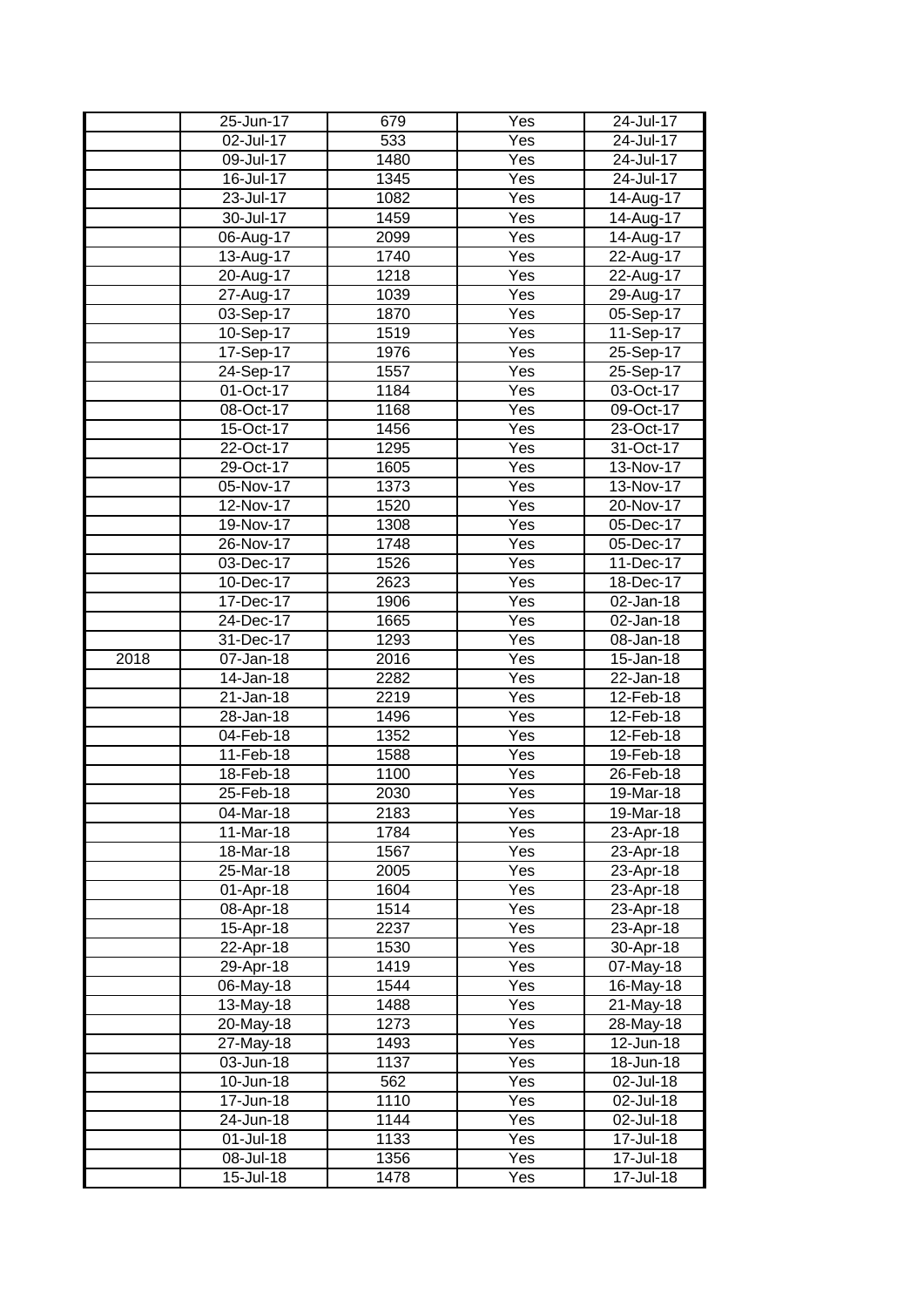|      | 22-Jul-18               | 1242           | Yes               | 31-Jul-18               |
|------|-------------------------|----------------|-------------------|-------------------------|
|      | 29-Jul-18               | 1618           | Yes               | 08-Aug-18               |
|      | 05-Aug-18               | 2011           | Yes               | $14 - Aug-18$           |
|      | $\overline{12}$ -Aug-18 | 1520           | $\overline{Yes}$  | $29 - Aug-18$           |
|      | 19-Aug-18               | 1105           | Yes               | $29-Aug-18$             |
|      | $26 - Aug-18$           | 1545           | Yes               | $\overline{04}$ -Sep-18 |
|      | $02-Sep-18$             | 2529           | Yes               | 10-Sep-18               |
|      | $09-Sep-18$             | 1816           | $\overline{Y}$ es | $17-Sep-18$             |
|      | $\overline{16}$ -Sep-18 | 1795           | Yes               | 04-Oct-18               |
|      | $23-$ Sep-18            | 1587           | Yes               | 04-Oct-18               |
|      | 30-Sep-18               | 1826           | Yes               | 04-Oct-18               |
|      | 07-Oct-18               | 1467           | Yes               | 17-Oct-18               |
|      | 14-Oct-18               | 1881           | Yes               | 22-Oct-18               |
|      | $21-Oct-18$             | 1777           | $\overline{Y}$ es | 12-Nov-18               |
|      | 28-Oct-18               | 2047           | Yes               | $12-Nov-18$             |
|      |                         |                |                   |                         |
|      | 04-Nov-18               | 1326           | Yes               | 12-Nov-18               |
|      | 11-Nov-18               | 749            | Yes               | 26-Nov-18               |
|      | 18-Nov-18               | 338            | $\overline{Y}$ es | 13-Dec-18               |
|      | 25-Nov-18               | 0              | Yes               | $13$ -Dec-18            |
|      | 02-Dec-18               | $\mathbf 0$    | Yes               | 13-Dec-18               |
|      | 09-Dec-18               | 1547           | Yes               | 07-Jan-19               |
|      | 16-Dec-18               | 988            | Yes               | 07-Jan-19               |
|      | 23-Dec-18               | 683            | Yes               | 07-Jan-19               |
|      | 30-Dec-18               | 0              | Yes               | 07-Jan-19               |
| 2019 | 06-Jan-19               | 387            | Yes               | 18-Feb-19               |
|      | 13-Jan-19               | $\mathbf 0$    | Yes               | 18-Feb-19               |
|      | 20-Jan-19               | 348            | Yes               | 18-Feb-19               |
|      | 27-Jan-19               | 0              | Yes               | 18-Feb-19               |
|      | 03-Feb-19               | $\overline{0}$ | Yes               | 18-Feb-19               |
|      | 10-Feb-19               | 346            | <b>Yes</b>        | 18-Feb-19               |
|      | 17-Feb-19               | 1264           | Yes               | 04-Mar-19               |
|      | 24-Feb-19               | 670            | Yes               | 04-Mar-19               |
|      | 03-Mar-19               | 1066           | Yes               | 22-Mar-19               |
|      | 10-Mar-19               | 491            | Yes               | 22-Mar-19               |
|      | 17-Mar-19               | 746            | $\overline{Yes}$  | 22-Mar-19               |
|      | 24-Mar-19               | 858            | Yes               | 29-Apr-19               |
|      | 31-Mar-19               | 608            | Yes               | 29-Apr-19               |
|      | 07-Apr-19               | 922            | Yes               | 29-Apr-19               |
|      | 14-Apr-19               | 913            | Yes               | 29-Apr-19               |
|      | 21-Apr-19               | 1126           | Yes               | 29-Apr-19               |
|      | 28-Apr-19               | 844            | Yes               | 06-May-19               |
|      | 05-May-19               | 1346           | Yes               | 20-May-19               |
|      | 12-May-19               | 1700           | Yes               | 20-May-19               |
|      | 19-May-19               | 933            | Yes               | 03-Jul-19               |
|      | 26-May-19               | 1161           | Yes               | 03-Jul-19               |
|      | 02-Jun-19               | 464            | Yes               | 03-Jul-19               |
|      | 09-Jun-19               | 306            | Yes               | 03-Jul-19               |
|      | 16-Jun-19               | 1069           | <b>Yes</b>        | 03-Jul-19               |
|      | 23-Jun-19               | 1927           | Yes               | 03-Jul-19               |
|      | 30-Jun-19               | 2152           | Yes               | 03-Jul-19               |
|      | 07-Jul-19               | 2365           | Yes               | 22-Jul-19               |
|      | 14-Jul-19               | 1966           | Yes               | 22-Jul-19               |
|      | 21-Jul-19               | 1904           | Yes               | 22-Jul-19               |
|      | 28-Jul-19               | 1317           | Yes               | 05-Aug-19               |
|      | 04-Aug-19               | 1107           | Yes               | 02-Sep-19               |
|      | 11-Aug-19               | 934            | Yes               | 02-Sep-19               |
|      |                         |                |                   |                         |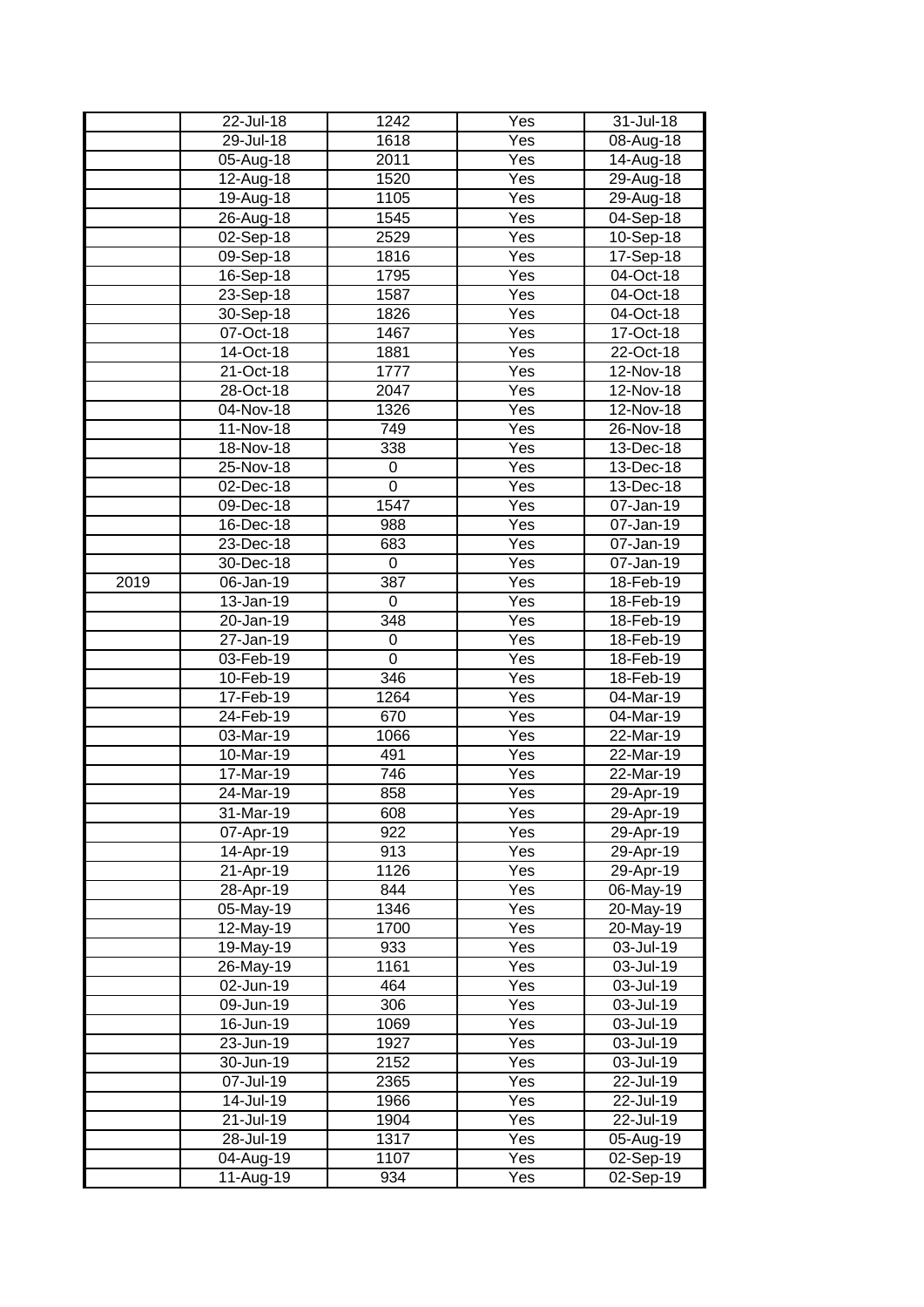|      | $\overline{18}$ -Aug-19 | 1451              | Yes               | $02-Sep-19$  |
|------|-------------------------|-------------------|-------------------|--------------|
|      | $25 - Aug-19$           | 1630              | $\overline{Yes}$  | 02-Sep-19    |
|      | 01-Sep-19               | 1070              | $\overline{Yes}$  | 25-Sep-19    |
|      | $08-$ Sep-19            | 895               | $\overline{Yes}$  | $25-$ Sep-19 |
|      | 15-Sep-19               | 1192              | $\overline{Yes}$  | $25-$ Sep-19 |
|      | $22-$ Sep-19            | 1286              | Yes               | 25-Sep-19    |
|      | $29-Sep-19$             | 1075              | Yes               | 22-Oct-19    |
|      | 06-Oct-19               | 1279              | $\overline{Yes}$  | 22-Oct-19    |
|      | 13-Oct-19               | 1254              | Yes               | 22-Oct-19    |
|      | 20-Oct-19               | 1259              | Yes               | 22-Oct-19    |
|      | 27-Oct-19               | $\overline{920}$  | Yes               | 27-Nov-19    |
|      | 03-Nov-19               | 810               | $\overline{Y}$ es | 27-Nov-19    |
|      | 10-Nov-19               | 766               | Yes               | 27-Nov-19    |
|      | 17-Nov-19               | 754               | Yes               | 27-Nov-19    |
|      | 24-Nov-19               | 1544              | Yes               | 11-Feb-20    |
|      | 01-Dec-19               | 1600              | Yes               | $11-Feb-20$  |
|      | 08-Dec-19               | 1616              | Yes               | 11-Feb-20    |
|      | 15-Dec-19               | 1409              | Yes               | 11-Feb-20    |
|      | 22-Dec-19               | 1520              | Yes               | 11-Feb-20    |
|      | 29-Dec-19               | 258               | Yes               | 11-Feb-20    |
| 2020 | 05-Jan-20               | 1136              | Yes               | 11-Feb-20    |
|      | 12-Jan-20               | 1561              | Yes               | 11-Feb-20    |
|      | 19-Jan-20               | 1892              | Yes               | 11-Feb-20    |
|      | 26-Jan-20               | 1317              | Yes               | 11-Feb-20    |
|      | 02-Feb-20               | $\overline{1716}$ | Yes               | 11-Feb-20    |
|      | 09-Feb-20               | 1441              | Yes               | 06-Jul-20    |
|      | 16-Feb-20               | 1445              | Yes               | 06-Jul-20    |
|      | 23-Feb-20               | 1564              | Yes               | 06-Jul-20    |
|      | 01-Mar-20               | 1144              | Yes               | 06-Jul-20    |
|      | 08-Mar-20               | 1432              | <b>Yes</b>        | 06-Jul-20    |
|      | 15-Mar-20               | 1313              | Yes               | 06-Jul-20    |
|      | 22-Mar-20               | 1380              | Yes               | 06-Jul-20    |
|      | 29-Mar-20               | 1421              | Yes               | 06-Jul-20    |
|      | 05-Apr-20               | 1328              | Yes               | 06-Jul-20    |
|      | $12-Apr-20$             | 1243              | $\overline{Yes}$  | 06-Jul-20    |
|      | 19-Apr-20               | 1351              | Yes               | 06-Jul-20    |
|      | 26-Apr-20               | 1478              | Yes               | 06-Jul-20    |
|      | 03-May-20               | 1350              | Yes               | 06-Jul-20    |
|      | 10-May-20               | 1410              | Yes               | 06-Jul-20    |
|      | 17-May-20               | 1334              | Yes               | 06-Jul-20    |
|      | 24-May-20               | 1107              | Yes               | 06-Jul-20    |
|      | 31-May-20               | 1225              | Yes               | 06-Jul-20    |
|      | 07-Jun-20               | 1485              | Yes               | 06-Jul-20    |
|      | 14-Jun-20               | 1475              | Yes               | 06-Jul-20    |
|      | 21-Jun-20               | 1445              | Yes               | 06-Jul-20    |
|      | 28-Jun-20               | 1623              | Yes               | 06-Jul-20    |
|      | 05-Jul-20               | 1092              | Yes               | 11-Aug-20    |
|      | 12-Jul-20               | 916               | Yes               | 11-Aug-20    |
|      | 19-Jul-20               | 73                | <b>Yes</b>        | 11-Aug-20    |
|      | 26-Jul-20               | 0                 | Yes               | 11-Aug-20    |
|      | 02-Aug-20               | 418               | Yes               | 11-Aug-20    |
|      | 09-Aug-20               | 533               | Yes               | 11-Aug-20    |
|      | 16-Aug-20               | 117               | Yes               | 01-Sep-20    |
|      | 23-Aug-20               | 220               | Yes               | 01-Sep-20    |
|      | 30-Aug-20               | 49                | Yes               | 01-Sep-20    |
|      | 06-Sep-20               | 962               | Yes               | 25-Nov-20    |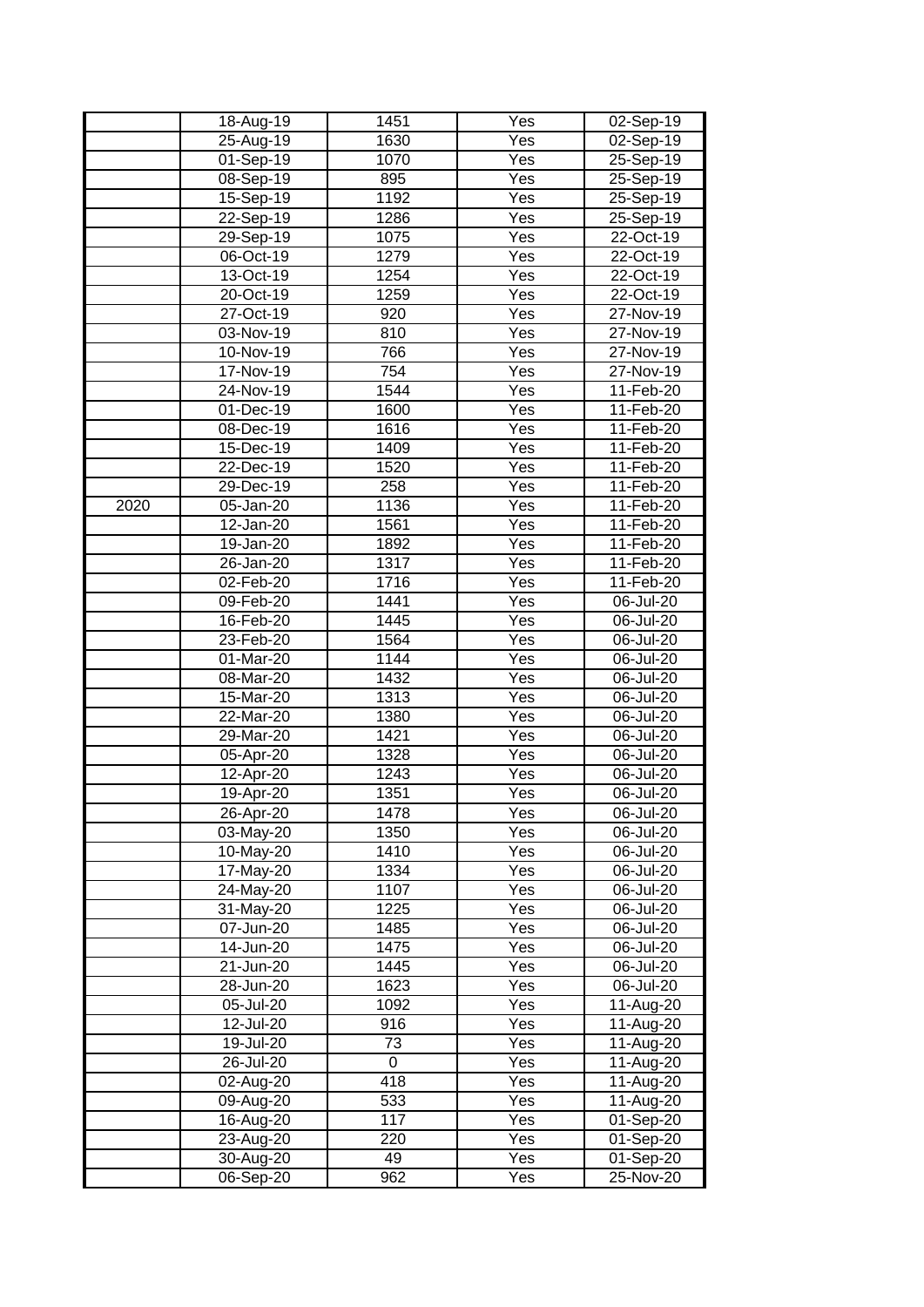|      | 13-Sep-20               | 978              | $\overline{Yes}$  | 25-Nov-20               |
|------|-------------------------|------------------|-------------------|-------------------------|
|      | 20-Sep-20               | 552              | $\overline{Y}$ es | 25-Nov-20               |
|      | $27-$ Sep-20            | 1221             | Yes               | 25-Nov-20               |
|      | 04-Oct-20               | 909              | Yes               | 25-Nov-20               |
|      | 11-Oct-20               | 672              | $\overline{Y}$ es | 25-Nov-20               |
|      | 18-Oct-20               | 2095             | Yes               | 25-Nov-20               |
|      | 25-Oct-20               | $\overline{724}$ | Yes               | $25-Nov-20$             |
|      | 01-Nov-20               | 911              | $\overline{Y}$ es | $25-Nov-20$             |
|      | 08-Nov-20               | 0                | Yes               | 25-Nov-20               |
|      | 15-Nov-20               | 586              | Yes               | 25-Nov-20               |
|      | 22-Nov-20               | 835              | $\overline{Y}$ es | 16-Dec-20               |
|      | 29-Nov-20               | 1325             | Yes               | 16-Dec-20               |
|      | 06-Dec-20               | 1925             | Yes               | 16-Dec-20               |
|      | 13-Dec-20               | 1252             | Yes               | 16-Dec-20               |
|      | 20-Dec-20               | 1470             | $\overline{Yes}$  | $10-May-21$             |
|      | 27-Dec-20               | 1440             | Yes               | 10-May-21               |
| 2021 | 03-Jan-21               | 954              | Yes               | $\overline{10}$ -May-21 |
|      | $\overline{10}$ -Jan-21 | 1348             | $\overline{Y}$ es | $10-May-21$             |
|      | 17-Jan-21               | 1296             | Yes               | $\overline{10}$ -May-21 |
|      | 24-Jan-21               | 1431             | Yes               | 10-May-21               |
|      | 31-Jan-21               | 1212             | Yes               | 10-May-21               |
|      | 07-Feb-21               | 1332             | Yes               | 10-May-21               |
|      | 14-Feb-21               | 1590             | Yes               | 10-May-21               |
|      | 21-Feb-21               | 1323             | Yes               | 10-May-21               |
|      | 28-Feb-21               | 1147             | Yes               | 10-May-21               |
|      | 07-Mar-21               | 1326             | Yes               | $\overline{10}$ -May-21 |
|      | 14-Mar-21               | 1585             | Yes               | 10-May-21               |
|      | 21-Mar-21               | 1227             | Yes               | $\overline{10}$ -May-21 |
|      | 28-Mar-21               | 1216             | Yes               | 10-May-21               |
|      | 04-Apr-21               | 1379             | Yes               | 10-May-21               |
|      | 11-Apr-21               | 1154             | Yes               | 10-May-21               |
|      | 18-Apr-21               | 1579             | $\overline{Y}$ es | $\overline{10}$ -May-21 |
|      | $25$ -Apr-21            | 1238             | $\overline{Y}$ es | $10$ -May-21            |
|      | $02-May-21$             | 1116             | Yes               | 25-Jun-21               |
|      | 09-May-21               | 2388             | $\overline{Y}$ es | 25-Jun-21               |
|      | 16-May-21               | 1619             | $\overline{Yes}$  | 25-Jun-21               |
|      | 23-May-21               | 1634             | Yes               | 25-Jun-21               |
|      | 30-May-21               | 1563             | Yes               | 25-Jun-21               |
|      | 06-Jun-21               | 1471             | Yes               | 25-Jun-21               |
|      | 13-Jun-21               | 1411             | Yes               | 25-Jun-21               |
|      | 20-Jun-21               | 1265             | Yes               | 25-Jun-21               |
|      | 27-Jun-21               | 1343             | Yes               | 16-Aug-21               |
|      | 04-Jul-21               | 1874             | Yes               | 16-Aug-21               |
|      | 11-Jul-21               | 1857             | Yes               | 16-Aug-21               |
|      | 18-Jul-21               | 1895             | Yes               | 16-Aug-21               |
|      | 25-Jul-21               | 1823             | Yes               | 16-Aug-21               |
|      | 01-Aug-21               | 1436             | Yes               | 16-Aug-21               |
|      | 08-Aug-21               | 1379             | Yes               | $16$ -Aug-21            |
|      | 15-Aug-21               | 1411             | Yes               | $24$ -Aug-21            |
|      | 22-Aug-21               | 1423             | Yes               | 24-Aug-21               |
|      | $29$ -Aug-21            | 1376             | Yes               | 30-Sep-21               |
|      | 05-Sep-21               | 1318             | Yes               | 30-Sep-21               |
|      | 12-Sep-21               | 1327             | Yes               | 30-Sep-21               |
|      | 19-Sep-21               | 1574             | Yes               | 30-Sep-21               |
|      | 26-Sep-21               | 1216             | Yes               | 30-Sep-21               |
|      | 03-Oct-21               | 1428             | Yes               | 16-Nov-21               |